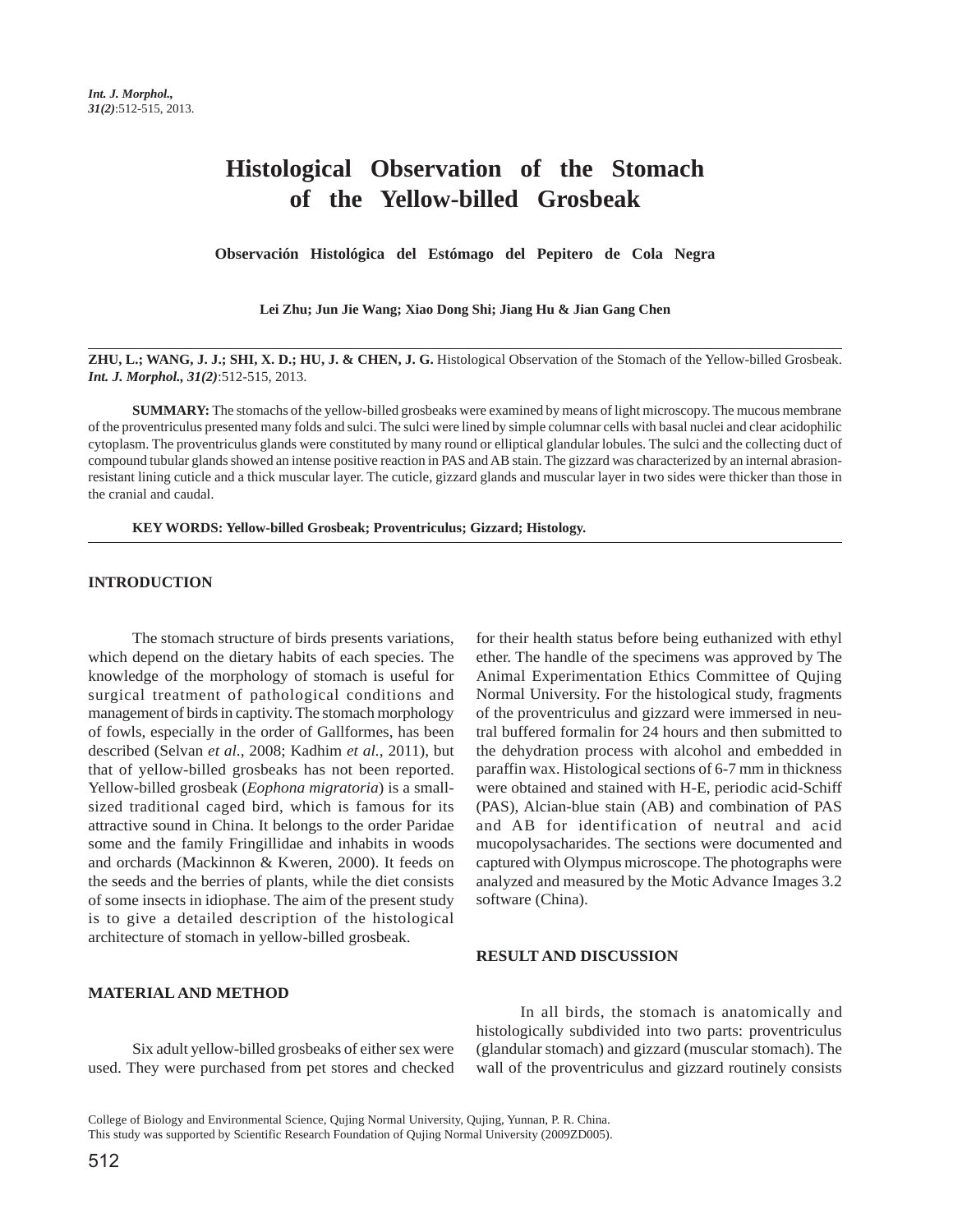of four layers (Kadhim *et al*.) the mucous membrane (tunica mucosa ), the submucosa (tela submucosa), the muscular layer (tunica muscularis) and the serosa (tunica serosa), but this paper has not identified the existence of submucous layer in proventriculus, which coincides to the findings of Guo-Tai (2009) in proventriculus of *Tetraogallus himalayensis.*

The mucous membrane of the proventriculus presented many folds and sulci like red jungle fowl, guinea fowl and red-capped cardinal (Catroxo *et al.*, 1997; Selvan *et al*.; Kadhim *et al*.) (Fig. 1A). The sulci were lined by simple columnar cells with basal nuclei and clear acidophilic cytoplasm. The cells were absent over the folds, while in red jungle fowl the folds were lined by a columnar epithelium (Kadhim *et al.*). The folds, most of which were the mucous papillas, were protruded from the mucous epithelium. The lamina propria consisted of loose connective tissues, with proventriculus glands and lymphocitary infiltration. The proventriculus glands were compound tubular glands, which took up most part of the gastric wall. They were constituted by many round or elliptical glandular lobules. The lobules were composed of numerous collecting tubules drained into one collecting cavity, which opened as a secretory duct in mucous membrane surface. The secretory duct and the smooth muscle fibers of two sides consisted of a mucous papilla in the luminal surface. The glandular cells were low columnar or orbicular-ovate, and the free end of cells did not contact with nearby cells, so the glandular epithelium was dentate.

The lamina muscularis mucosae consisted of two layers of longitudinal muscle, divided by the proventriculus glands. The internal layer was located beneath and between mucous papilla, and the external layer was located between the proventriculus glands and the tunica muscularis. With many nodular lymphatic tissues in them, the septa of connective tissues separating the lobules were not well developed. The tunica muscularis consisted of thick interior circular muscle and thin exterior longitudinal muscle. The results were in according with the findings of Kadhim *et al*., but in contrary with the findings of Rossi *et al*. (2005), and Guo-Tai, who stated that of the tunica muscularis was constituted by inner longitudinal muscle and outer circular muscle. The tunica externa consisted of connective tissues rich in blood vessels.

The mucous cells over the sulci showed a weak intense positive reaction in Pas stain (Fig. 1B), but an intense positive reaction in AB stain (Fig. 1C). The results were in according with the findings of Selvan *et al*., in

guinea fowl. The neutral and acid mucin formed a resistant mucosal barrier to protect the mucosal epithelium from the acids and enzymes secreted by the glands. The collecting ducts and the lumen showed an intense positive reaction in Pas and AB stain (Figs. 1B and 1C). This revealed that the glands secreted acid and neutral mucin.

The gizzard possessed an internal lining cuticle called koilin (Fig. 1D). The koilin was PAS-positive, which coincided with the reports of Selvan *et al*., and Kadhim *et al.,* Zhen (1995) stated that the koilin was the compensation of the absence of the teeth. The thickness of the koilin in two sides was 0.33-0.36 mm, but the thickness of the koilin in the cranial and caudal was only 0.25-0.27 mm (Fig. 1E). The kolin was laminated and its surface was dentated. The koilin consisted of two layers in the tunica mucosa: the horizontal matrix and the vertical rods. The horizontal matrix was between the koilin and the surface epithelium. The vertical rods were located in the lumina of the simple tubular glands. The horizontal matrix and the vertical rods were easy to discriminate in combined AB-PAS stain, as the horizontal koilin was ABpositive, while the vertical koilin was PAS-positive (Fig. 1F). These showed that the horizontal matrix were acid and neutral mucopolysaccharide, while the vertical rods was acid. This result was in contrary with the findings of Selvan et al., who stated that the cells lining the surface were also PAS-positive.

The epithelium of the gizzard was lined by simple columnar cells. The surface of the epithelium showed many crypts, and the bases of the crypts were the open of the simple tubular glands. The thickness of simple tubular glands in two sides were thickest, which was 0.25-0.27 mm, especially the opposite areas beneath the folds, but the thickness of simple tubular glands in the cranial and caudal was only 0.1-0.14 mm. This paper has not identified the existence of the lamina muscularis mucosae in the gizzard. This result coincided with the findings of Catroxo *et al*., and Kadhim *et al.* The submucous layer was a layer of dense connective tissue located between the simple tubular glands and the tunica muscularis. The muscular layer consisted of a variable thickness circular muscle, which attached to the submucous layer. The muscular layer of the Tetraogallus himalayenis was constituted by interior circular muscle and exterior longitudinal muscle (Guo-Tai). The muscular layer in two sides was 1.6-1.8 mm thick and was gradually thinning towarding the cranial and caudal, while in the cranial and caudal of the gizzard, the muscular layer only consisted of tendinous connective tissues of 0.06 mm in thickness (Fig. 1E). This result was in according with the findings of Rossi *et al.,* who stated the gizzard of the partridge was biconvex.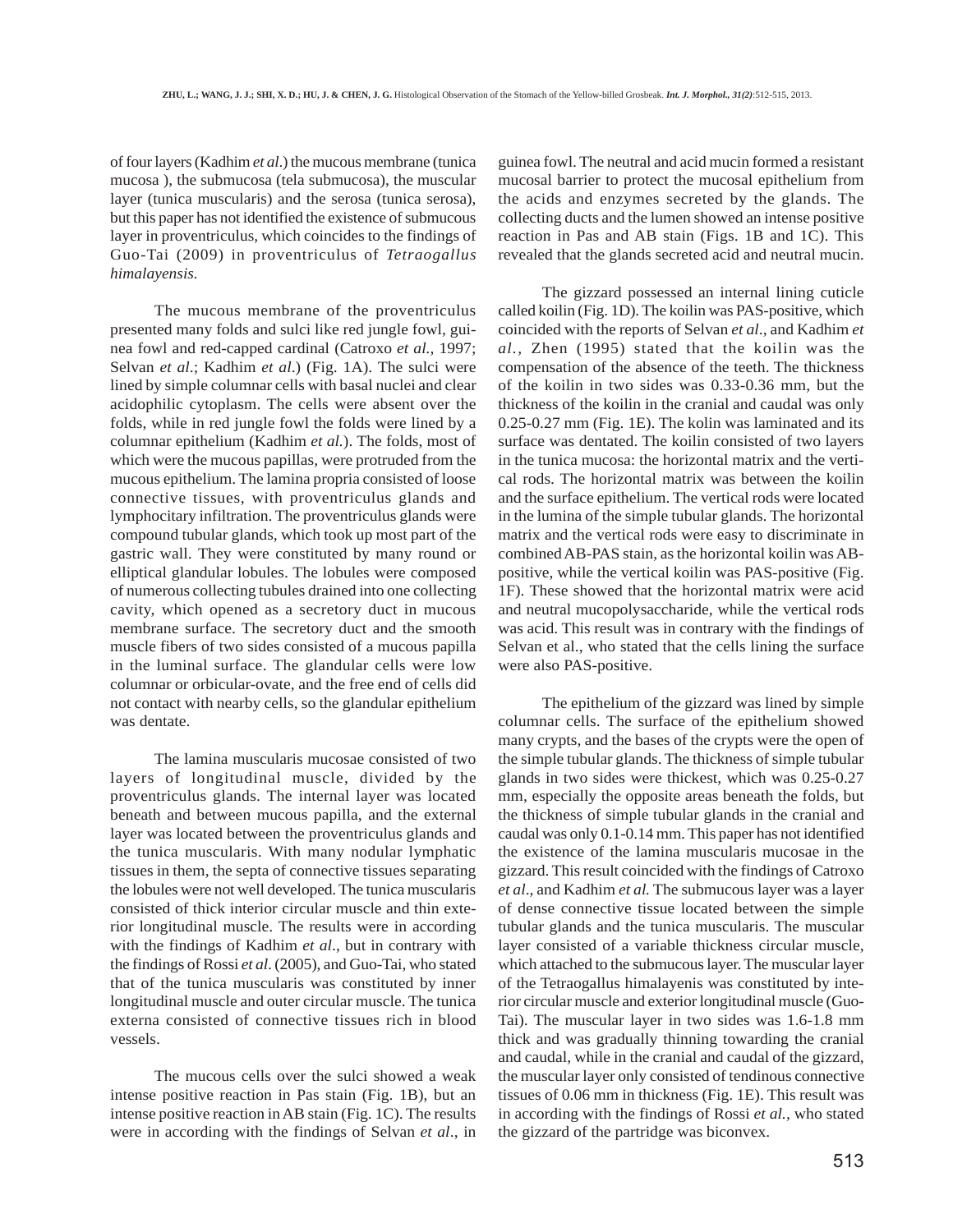